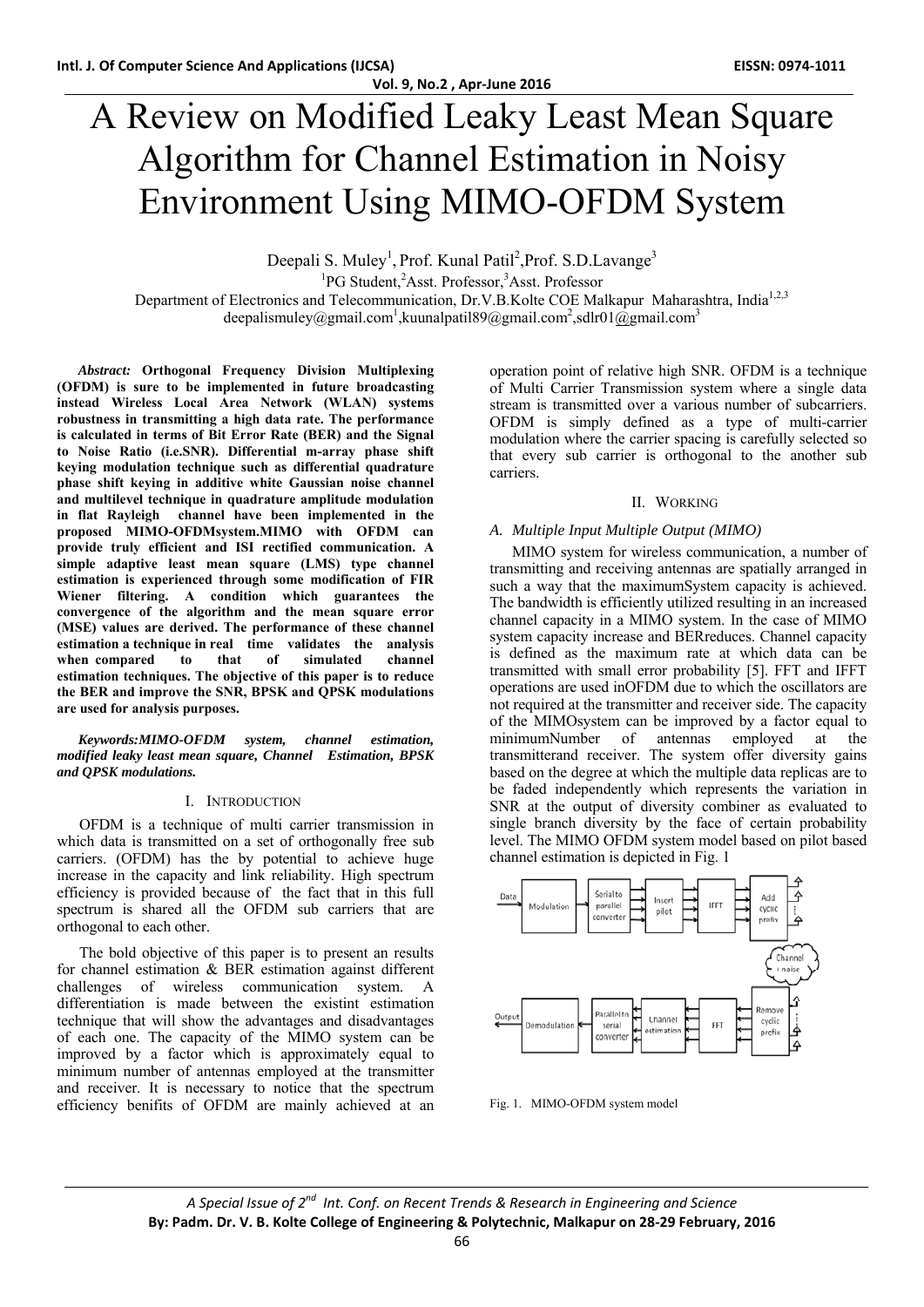Basically the MIMO-OFDM transmitter has Nt parallel transmission paths which are very similar to the single antenna OFDM system Then pilot signals are inserted uniformly between the information sequences at known positions for the purpose of channel estimation at the receiver side The wireless AWGN channel is used. After CP is removed after receiving the channel then the pilots are also removed from main signal received. After this the signal that is in time domain can be again converted to frequency domain by taking FFT of the received signal. The sequence on each of the OFDM block is then provided to channel estimation block where the received pilots altered by channel are compared with the original sent pilots. Channel estimation block consists of the algorithms that are applied to estimate the channel.

## *B. Orthogonal Frequency Division Multiplexing (OFDM)*

In OFDM system the whole spectrum is divided into several subcarriers, and before each OFDM block the cyclic prefix (CP) is inserted is a method of encoding digital data on multiple carrier frequencies A large number of closely spaced orthogonal sub-carrier signals are used to carry data on several parallel data streams or channels. OFDM may be viewed as using many slowly modulated narrowband signals rather than one rapidly modulated wideband signal In OFDM the CP is used as guard symbols that have a variety of compensation to remove ISI and ICI caused by multipath fading OFDM therefore is considered as an efficient modulation technique for broadband access in a very dispersive environment. OFDM has developed into a popular scheme for wideband digital communication, whether wireless or over copper wires, used in applications such as digital television and audio broadcasting, DSL Internet access, wireless networks, power-line networks, and 4G mobile communications.

## *C. Channel Estimation:*

As the wireless channel is rapidly varying with time, a channel estimation algorithm that can automatically adapt according to time is required for effective channel estimation. In MIMO-OFDM systems, a pilot channel is usually employed for synchronization and channel estimation. After dispreading a pilot channel in a finger of a MIMO-OFDM receiver, the received

Signal can be expressed as,

$$
u(k) = h(k) + n(k) \text{ ---} (a)
$$

 $h(k)$  is a wide-sense stationary channelparameter,  $n(k)$  is zero-mean additive white noise,and k is a discrete time index. Estimating  $h(k)$ from  $\{u(k)\}\$ is easy, because the variables are unknown are vary depending upon the velocity of mobile carrier. CE (channel estimation) methods are divided into two types. One is training based and the other one is blindsidewithout training sequences. Beamformingcan be used at both the transmitting and receiving ends in order to achieve spatial selectivity [2].

## III. REVIEWSOF SIGNIFICANT RESEARCHES ONCHANNEL ESTIMATION IN MIMO-OFDM

A reviewed works that is employed for channel estimation in MIMO-OFDM using different methodologies such as pilot based, blind channel, RLS & LMS, LS & MMSE and other channel estimation methods.

#### *A. Pilot Based Channel Estimation Methods*

The minimum complexity and efficient bandwidth method of pilot symbol-assisted (PSA) channel estimator was proposed by King F. Lee et al. from the periodically transmitted pilot symbols a set of estimates a obtained for finding the time varying channel responses. Estimation of OFDM wireless channels in the presence of synchronous noise using PSA was given by aleksandarjeremicetal. A technique of robust semi-blind for jointly estimating the CFOs and channels of an uplink multiuser MIMO-OFDM SYSTEM WAS GIVEN BY YonghongZengetal.PSA MMSE channel estimation for broadband OFDM system was proposed by carlosRibeiroetal. Comb type based pilot arrangement by using channel estimation method at pilot frequencies and then the CFR at date frequencies have been estimated by the mean of interpolation was given by Hala M. Mahmoud et al. A pilot –aided and semi-blind joint data detection and frequency offset/channel estimation schemes for the uplink MIMO-OFDM system was proposed by Kyeong Jin Kim et al. A pilot-aided algorithm for the estimation of fast time-barying channels in OFDM transmission was proposed by Tareq Y.

### *B. Blind Channel Estimation Methods*

For the multiuser MIMO channel estimation by using two semiblind methods were proposed by ShahramShahabazpanahi et al. A Subspace-based blind channel estimation method for MIMO OFDM systems using the second order statistical analysis was developed by FeifeiGaoetal. A subspace technique for blind channel in OFDM systems over time-dispersive channel was developed by Xiaodongyue et al and the this algorithm its lower complexity algorithm based on cyclostationarity properties induced by the cyclic prefix in OFDM system was proposed by Wensheng Zhu et al.

# *C. MMSE and LS Channel Estimation Methods*

A channel estimation algorithm based on a time frequency polynomial model of the fading multipath channels was proposed by Xiaowen Wang et al. [4]. An iterative receiver algorithm for MIMO systems in frequencyselective fading channels was proposed by MajaLoncar et al. [2]. An alternative technique for minimizing the computational time for MIMO-OFDM channel estimation algorithms was proposed by Reza Abdolee et al. [3] LS channel estimation scheme in time domain for pilot tones based MIMO-OFDM a system was proposed by Han Wang et al. [2]. The performance of OFDM/TDM using MMSEFDE with practical channel estimation in a fast fading channel was evaluated by HarisGacaninetal. [7]. The design and implementation of an end to endMIMO system was discussed by Sudhakar Reddy et al. [2] A Single carrier Ultra-wideband (SC-UWB)transmission scheme with MSE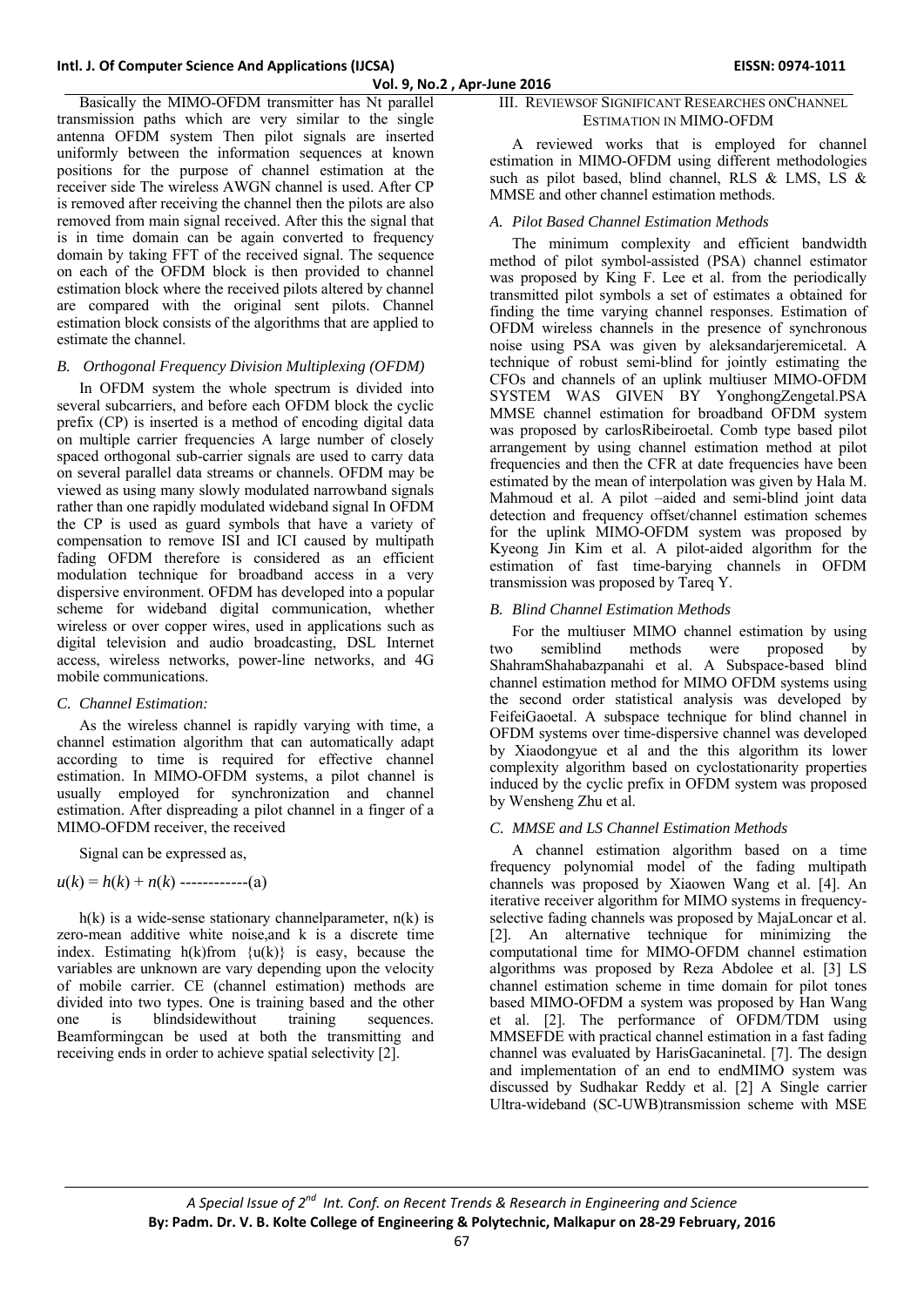channel estimation was proposed by LI Yuhong et al. [1]. [3] MIMO-OFDM channel estimation technique based on a Decision Directed Recursive Least Squares (RLS) algorithm in which pilot symbols need not to be included in the data after a short initial preamble was presented by PatricBeinscob et al. [2] A complexity structure of receiver and that the LS technique and linear interpolation have been employed for initial channel estimation was proposed by ManwinderSngh et al. [4]. versions, to minimize the complexity for LTEAdvanced which is based on MIMO-OFDM technology was discussed by SaqibSaleem et al[7].

## *D. Other Channel Estimation Methods*

The optimum training-sequence design and Simplified channel estimation for enhancing the performance as well as for reducing the complexity of channel parameter estimation was proposed by Ye (Geoffrey) Li [5]. Reduced complexity channel estimation for an OFDM system with space–time coding in time varying, dispersive multipath fading channels was proposed by HlaingMinn et al. [6]. An iterative receiver for a joint data-detection and channel-estimation scheme in OFDM system, which includes iterative decoding in the receiver, was presented Seung Young Park et al. [4] A delay spread estimation algorithms for OFDM systems was proposed by TevfikYucek et al. [5]. The channel characteristics of OFDM communication system by using the worst case H∞ approach was estimated by Naganjaneyulu et al. [1]. A joint channel-estimation technique for thedesired and interfering channels for cell edge users in reuse-1 cellular OFDM systems was developed by Raghavendra et al. [7]. Two schemes for efficient channel estimation in OFDM-based systems operating in the presence of narrowband interference were proposed by Michele Morellietal. [1] A 2D low-pass interpolation based channel estimation of fast varying OFDM channels was proposed by MahmutYalcin et al. [2]. The performance of OFDM- BPSK & QPSK based system with and without channel estimation in Nakagami-m fading channels was analyzed by NeetuSood et al. [3] Various physical layer research challenges in MIMO-OFDM system design as well as channel modeling, space time block code techniques, channel estimation and signal processing algorithms, used for performing time and frequency synchronization in MIMO-OFDM system was investigated by Chitra et al. [1].

## *E. MLLMS Channel Estimation Methods*



Fig. 2. Block diagram of LLMS algorithm

The above system model has been tested for QPSK modulations with an AWGN or Rayleigh fading channels. In the simulation, there are two transmitter antennas and the as many number of the receiving antennas is also two and this is LLMS algorithm.[8] But after modification we can say that, Modified Leaky Least Mean Square algorithm by only modifying parameter, if that parameter consider as zero then this algorithm act as Leaky LMS algorithm. Modification works one excess term is added that is Although this recursion does not require any training sequence, only it does required the knowledge about  $\alpha$  (n) in the proposed algorithm  $\alpha$  o is also updated at each recursion. [8]

## *F. The Performance Review*

The VBER vs SNR obtained for different channel estimation methods in recent literature works are discussed below.



Fig. 3. Comparison of the BER vs SNR performance graph for N  $p = 16$ 

ii. Channel estimation in OFDM using RLS and LMS method [2].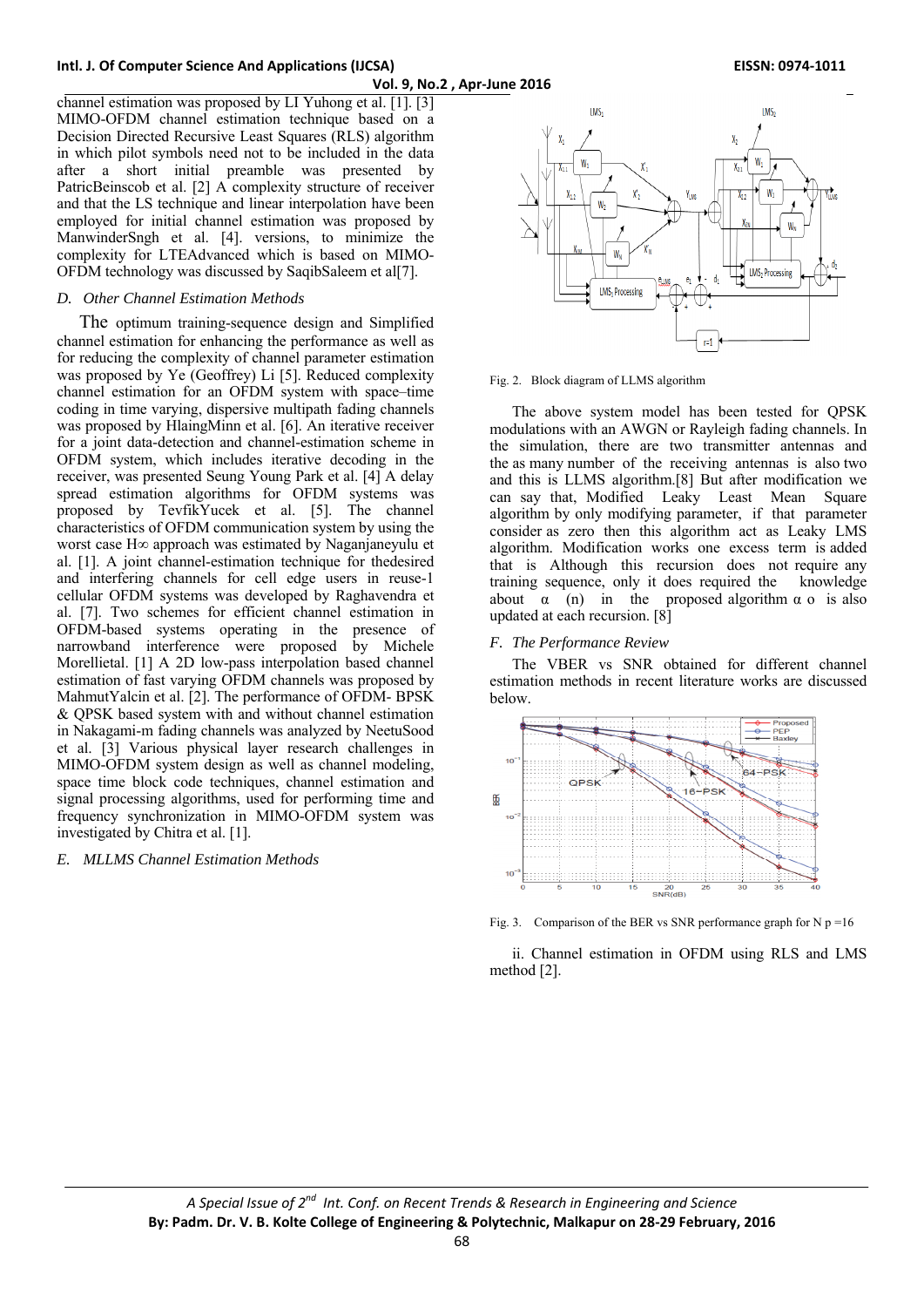**Vol. 9, No.2 , Apr‐June 2016**



Fig. 4. BER vs SNR graph for LMS, RLS and kalman.

iii. Channel estimation in OFDM using blind channel method [2].



Fig. 5. BER vs SNR graph for M=2, L=4, 1000M data.

iv. Channel estimation in OFDM using LSE and LMMSE [7].



Fig. 6. BER vs SNR graph LSE and LMMSE estimator for 2x 2 systems

vi. Channel estimation in OFDM using MMLD[1].



Fig. 7. Analytical and Simulated BLER and BER for a GLRD with  $P = 2$ and  $P= 0$ 

#### IV. ROPOSED WORKS

The previous section provides the information about the channel estimation through the different technique. The limitation of previous work is that it uses the BPSK-QPSK-PSK MIMO-OFDM System for channel estimation by used Leaky Least Mean Square (LLMS) Algorithm pilot based, LS, MMSE, LMS, RLS methods and other methods for channel estimation. LLMS and MMSE methods are more effectively used among these methods which have relatively lesser error value. So future work would be more enhancing in presenting LLMS andMMSE channel estimation method for the better results in channel estimations.

# V. CONCLUSIONS

Modulation techniques using MIMO-OFDM System and Different algorithm, which has been increasing the capacity of channel that mean reduced bit error rate (BER) and improve signal to noise ratio (SNR) by varying step size or time varying step size.This paper aims to reduce bit error rate which is done by QPSK modulation scheme and resultant desire gain. It is clear that, the error value was low in LS and MMSE channel estimation methods.

#### **REFERENCES**

- [1] Kala Praveen Bagadiand Prof. Susmita Das,"MIMO-OFDM Channel Estimation Using PilotCarries", International Journal of ComputerApplications (0975 – 8887) Volume 2 – No.3, May2010.
- [2] Dinesh B. Bhoyar, Dr. C. G. Dethe, Dr. M. M. Mushrif, Abhishek P. Narkhede(2013), Leaky Least Mean Square (LLMS) Algorithm For Channel Estimation In BPSK-QPSK-PSK MIMO-OFDM System, *International Multi Conference On Digital Object Identifier*(623- 629).
- [3] Pei-Sheng Pan andBao-Yu Zheng, "An Adaptive Channel Estimation Technique In MIMO -OFDM Systems," Journal Of Electronic Science And Technology Of China, Vol. 6, No. 3, September 2008.
- [4] Yang, Hongwei, "A road to future broadband wireless access: MIMO-OFDM-based air interface."IEEE Communications Magazine, vol. 43, no. 1, pp. 53-60, 2005.
- [5] Hidayat, Risanuri, AnggunFitrianIsnawati, and Budi Setiyanto, "Channel estimation in MIMO-OFDM spatial multiplexing using Least Square method." IEEE International Symposium on Intelligent